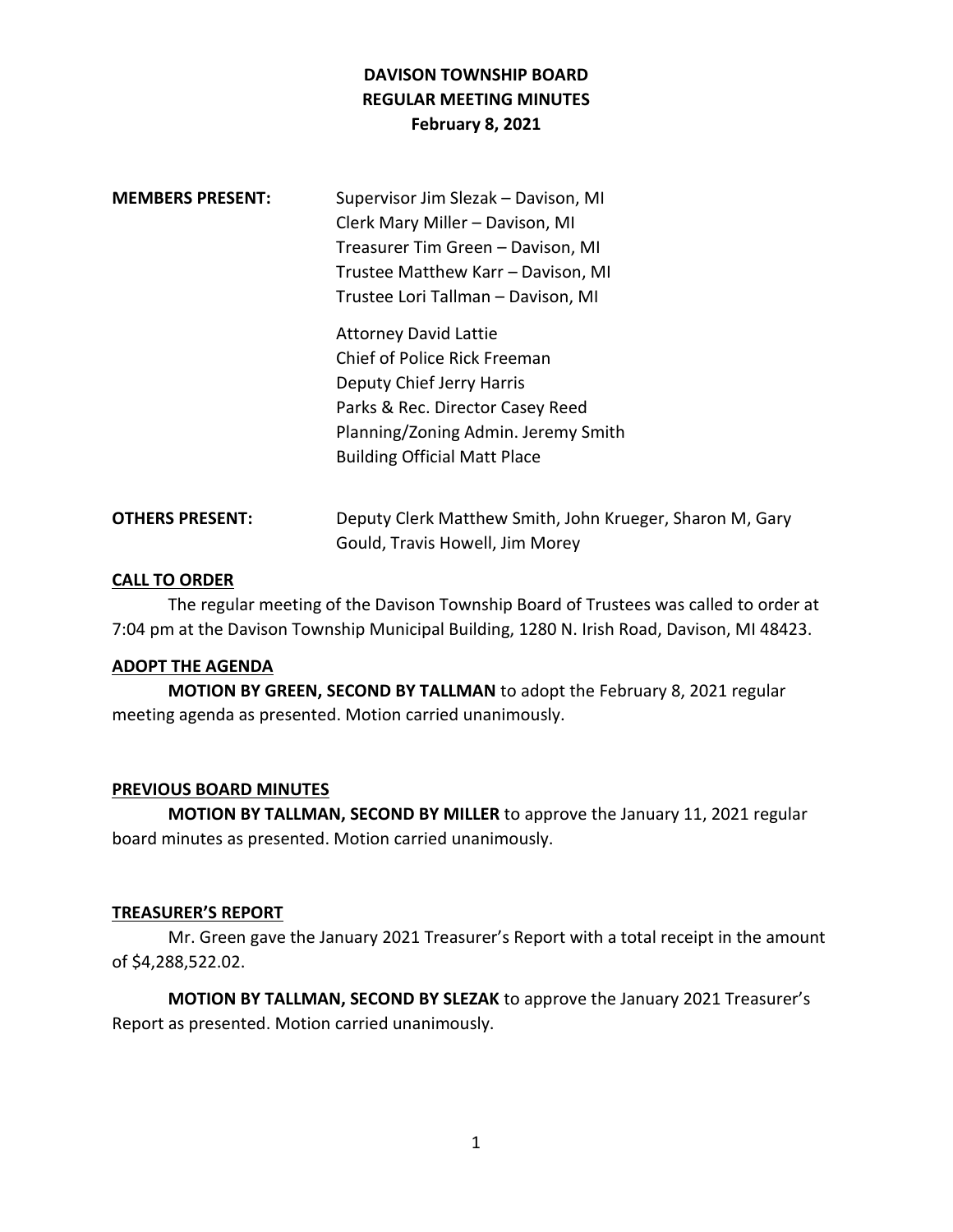#### **BOARD EXPENDITURES**

Mr. Slezak gave the total board expenditures for January 7, 2021 to February 3, 2021 in the amount of \$5,147,126.16.

**MOTION BY TALLMAN, SECOND BY GREEN** to approve the January 2021 board expenditures as presented. Roll call: Yes- Miller, Green, Karr, Tallman, Slezak. Motion carried.

#### **UNFINISHED BUSINESS**

None

#### **DEPARTMENT REPORTS**

**Supervisor –** The thermostats have been installed; a permanent "Wrong Way" sign has been installed by the drive-thru window. Lori Tallman is working on updating the website, he continues to visit local businesses for input, the township hall will be opened to the public on March 22, 2021 but in person meetings are not allowed until the end of March, 2021. The township building is in need of repairs but would like to discuss at a later date.

**Clerk –** A Workman's Compensation request has been filed for one of our police officers due to a bad accident, a FOIA request has been submitted for the police officers' salaries, the election verification has been submitted to the county and the next election has cost roughly \$2,000.00 in paperwork already. The Clerk and Deputy Clerk have submitted their applications for elections and both have been approved.

**Trustees –** Lori is comprising a website committee and would like to do some updating and cleaning of the cemeteries.

**Police –** the Covid-19 vaccination are going well with the second round of shots, and accreditations are moving forward with Lt. Markwardt. There is also a new 9-1-1 dispatch system being installed and will have better records management.

**Parks –** The Dog Easter Egg Hunt and Children's Hunt events at the end of March will be opened to the public and will be moved to the Williams Park due to the amount of early sign ups. They are still looking for donations for these events. There has been some clean up in different areas and rentals of the properties are now being accepted.

**Planning/Zoning –** there will be a Ramen Sushi Restaurant going in place next to the Taco Bell on Irish Road along with a Pita Way.

**Building –** The housing permits went up this year with 20 new builds. Culvers will be opening this spring and the wetlands at Lake Callis have been monitored and passed the requirements of the DEQ.

# **PUBLIC COMMENT**

The public comment period was opened at 7:31 pm and there were no comments.